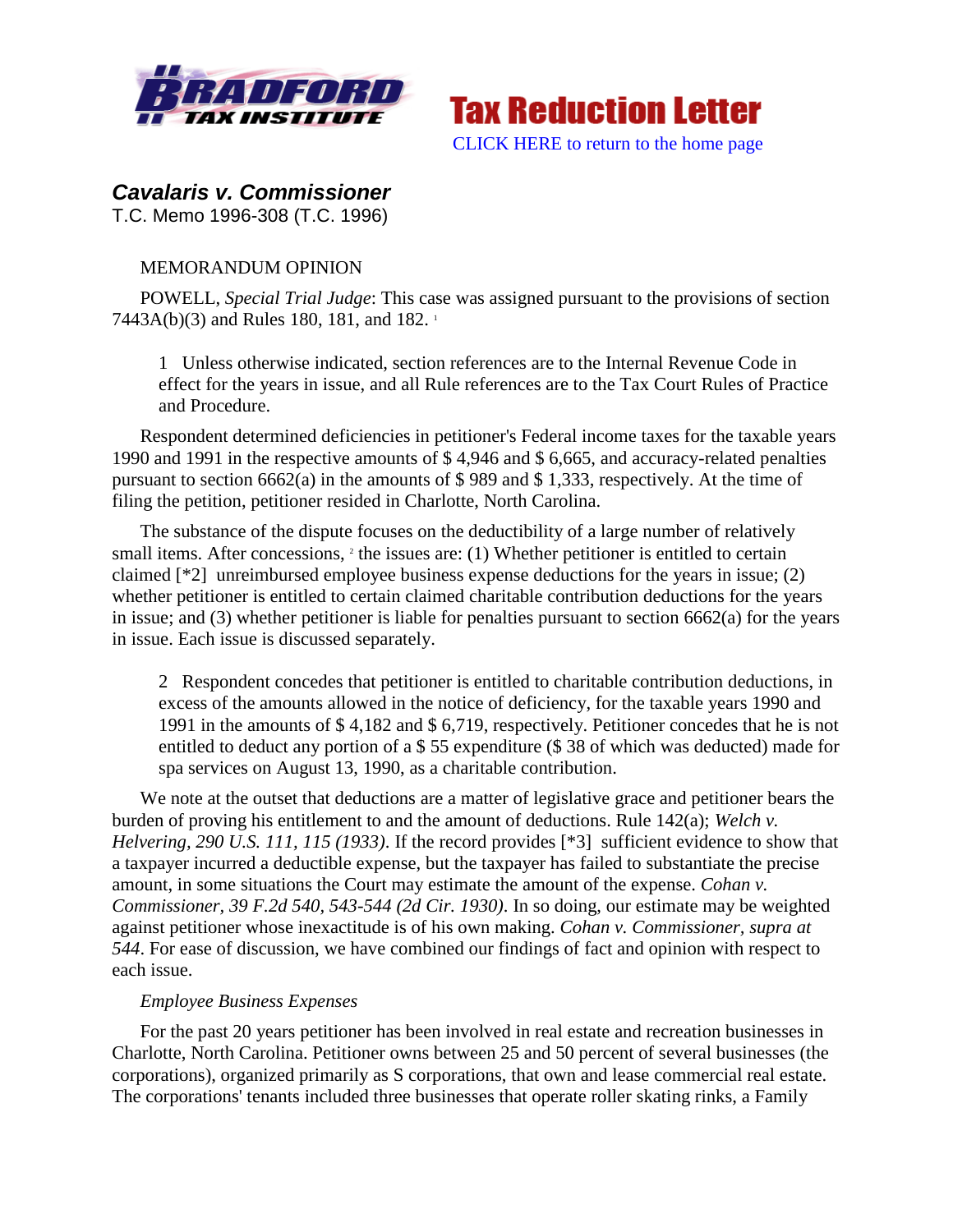Dollar store, a Circle K gas station and convenience store, and a BoJangles restaurant. Petitioner served as an officer, typically secretary, in each of the corporations during 1990 and 1991. Petitioner received [\*4] no compensation from the corporations during 1990 or 1991 for his services as an officer and employee. Petitioner also served as president of Skate Palace, Inc. (Skate Palace), an entity that operates a roller skating rink. Skate Palace leases the rink from Rex Annex Billiards, Inc., one of the corporations in which petitioner owns an interest.

Petitioner performed many duties for the corporations including: (1) Frequently visiting the properties for maintenance or general supervision; (2) traveling to Skate Palace to assist in the operations of the roller skating rink; and (3) traveling to schools and radio stations to market the roller skating rinks. In the course of performing these duties, petitioner incurred traveling expenses, entertainment expenses, and other expenses that were not reimbursed by the corporations. Petitioner could have received reimbursement for these expenses from the corporations, but he failed to ask.

On his 1990 and 1991 Federal income tax returns, petitioner claimed miscellaneous itemized deductions in the amounts of \$ 12,831 and \$ 11,629, respectively. These amounts primarily represent what petitioner characterized as unreimbursed employee business expenses [\*5] incurred on behalf of the corporations. The 1991 miscellaneous itemized deductions include expenditures in the amounts of \$ 579 for tax return preparation fees and \$ 25 for a real estate license.

In the notice of deficiency, respondent disallowed petitioner's 1990 and 1991 claimed unreimbursed employee expenses in the amounts of \$ 11,404 and \$ 11,050, respectively. For the taxable year 1991, respondent disallowed the deductions for the tax return preparation fees and the real estate license fee.

Section 162(a) allows a deduction for "all the ordinary and necessary expenses paid or incurred during the taxable year in carrying on any trade or business". An employee, however, is not entitled to a deduction for an expense if the employee has a right of reimbursement from his employer, because the employee's expenditure is not "necessary". *Heidt v. Commissioner, 274 F.2d 25, 28 (7th Cir. 1959)*, affg. *T.C. Memo. 1959-31*; *Lucas v. Commissioner, 79 T.C. 1, 7 (1982)*.

Petitioner is not entitled to deduct the expenses he incurred as an employee under section 162. As we stated in *Stolk v. Commissioner, 40 T.C. 345, 356 (1963)*, [\*6] affd. per curiam *326 F.2d 760 (2d Cir. 1964)*: "These charges were business expenses of the \* \* \* [corporations] and petitioner cannot convert \* \* \* [the corporate] expenses into his own by failing to claim repayment, even though paid by him." See also *Orvis v. Commissioner, 788 F.2d 1406 (9th Cir. 1986)*, affg. *T.C. Memo. 1984-533*; *Coplon v. Commissioner, 277 F.2d 534 (6th Cir. 1960)*, affg. *T.C. Memo. 1959-34*. Petitioner argues, in the alternative, that the employee business expenses are deductible pursuant to section 212 as expenses incurred in his capacity as an investor. A shareholder, however, is not entitled to a deduction from his individual income for the payment of corporate expenses. *Deputy v. du Pont, 308 U.S. 488, 494 (1940)*. We also note that petitioner may face other bars to deductibility; for instance, substantiation. It appears as if an automobile mileage log allegedly prepared contemporaneously with petitioner's business travel was actually prepared in preparation for litigation. Accordingly, we [\*7] hold for respondent with respect to the deductions for unreimbursed employee business expenses.

Petitioner failed to introduce any evidence to show that he renewed a real estate license in 1991, and there is no basis upon which we can sustain a deduction for this expense.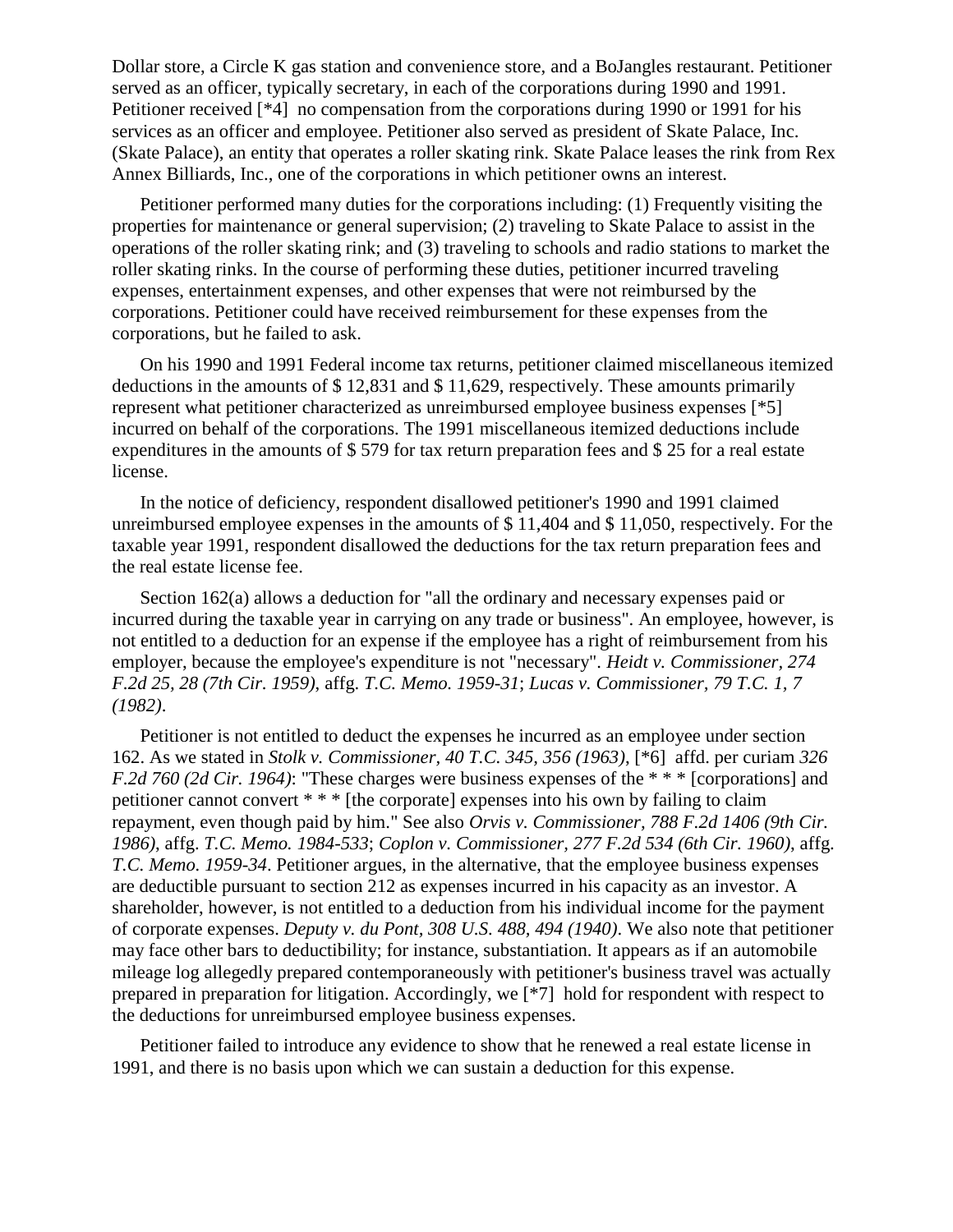Petitioner failed to substantiate the amount expended for tax return preparation fees during 1991. A bill from the accounting firm of Cherry, Bekaert & Holland indicated that petitioner spent \$ 599 during 1990 for the preparation of his 1989 tax return. Petitioner's 1990 tax return indicates that Cherry, Bekaert & Holland also prepared this return. The return is complicated and voluminous. Accordingly, it appears certain that petitioner incurred tax preparation fees in 1991, and we allow petitioner a deduction on his 1991 Federal income tax return in the amount of \$ 450 for tax return preparation fees. See *Cohan v. Commissioner, 39 F.2d 540 (2d Cir. 1930)*.

#### *Charitable Contribution Deductions*

Petitioner has been active in the Greek Orthodox Church for many years. He served on the local parish board and later on the diocese board. Petitioner also served on the five-member national [\*8] executive committee of the St. Photios Foundation (St. Photios). St. Photios is an organization established to maintain a shrine honoring early Greek immigrants. St. Photios has expanded and now hosts youth retreats, workshops, and seminars featuring prominent speakers. St. Photios also houses the mission program of the Greek Orthodox Church.

In addition to his other charitable activities, petitioner has been active in the American Hellenic Educational Progressive Association (AHEPA). AHEPA is a national organization created in 1922 to help Greek immigrants obtain citizenship, learn the English language, and assimilate into society. Without abandoning its original purpose, AHEPA has expanded and now operates to preserve Hellenistic roots through cultural and educational programs. AHEPA is organized on the local, district, and national levels. Petitioner served on all three levels of AHEPA's organization.

During 1990 and 1991 petitioner served on the diocesan council for the Greek Orthodox Church, the national executive committee of St. Photios, and as secretary and treasurer for the AHEPA district lodge. Petitioner traveled extensively to various organizational meetings and events. [\*9] The locations of the meetings included: Washington, D.C.; Atlanta, Georgia; Knoxville, Tennessee; Baltimore, Maryland; Fort Lauderdale, Florida; Miami Beach, Florida; Richmond, Virginia; Jacksonville, Florida; Virginia Beach, Virginia; Nassau, Bahamas; St. Augustine, Florida; Montgomery, Alabama; Birmingham, Alabama; Athens, Greece; and Istanbul, Turkey.

On his 1990 and 1991 Federal income tax returns petitioner deducted charitable contributions in the amounts of \$29,105 and \$40,603, <sup>3</sup> respectively. The bulk of these amounts consisted of unreimbursed expenses incurred during the above listed trips. Petitioner asserts that these expenditures were incurred in the process of providing services to the Greek Orthodox Church, St. Photios, and AHEPA. Typically, the amounts claimed as expenses for any given trip include airfare, lodging at a deluxe hotel, meals, other travel expenses, and generous tips (occasionally exceeding \$ 100). Petitioner generally included, as an expense for meals, the bill from an expensive lunch or dinner at which petitioner treated numerous people attending the meeting. The 1990 figure includes a \$ 1,000 deduction for clothing donated to the Crossnore School. [\*10]

3 The deduction claimed in 1991 was reduced to \$ 37,074 pursuant to sec. 170(b), which limits the amount a taxpayer can deduct as a charitable contribution for any taxable year.

In the notice of deficiency, respondent disallowed charitable contribution deductions for the taxable years 1990 and 1991 in the amounts of \$ 11,177 and \$ 14,492, respectively. After concessions, the amount of charitable contribution deductions in dispute involves only (1) the valuation of clothing donated to Crossnore School, and (2) unreimbursed travel expenses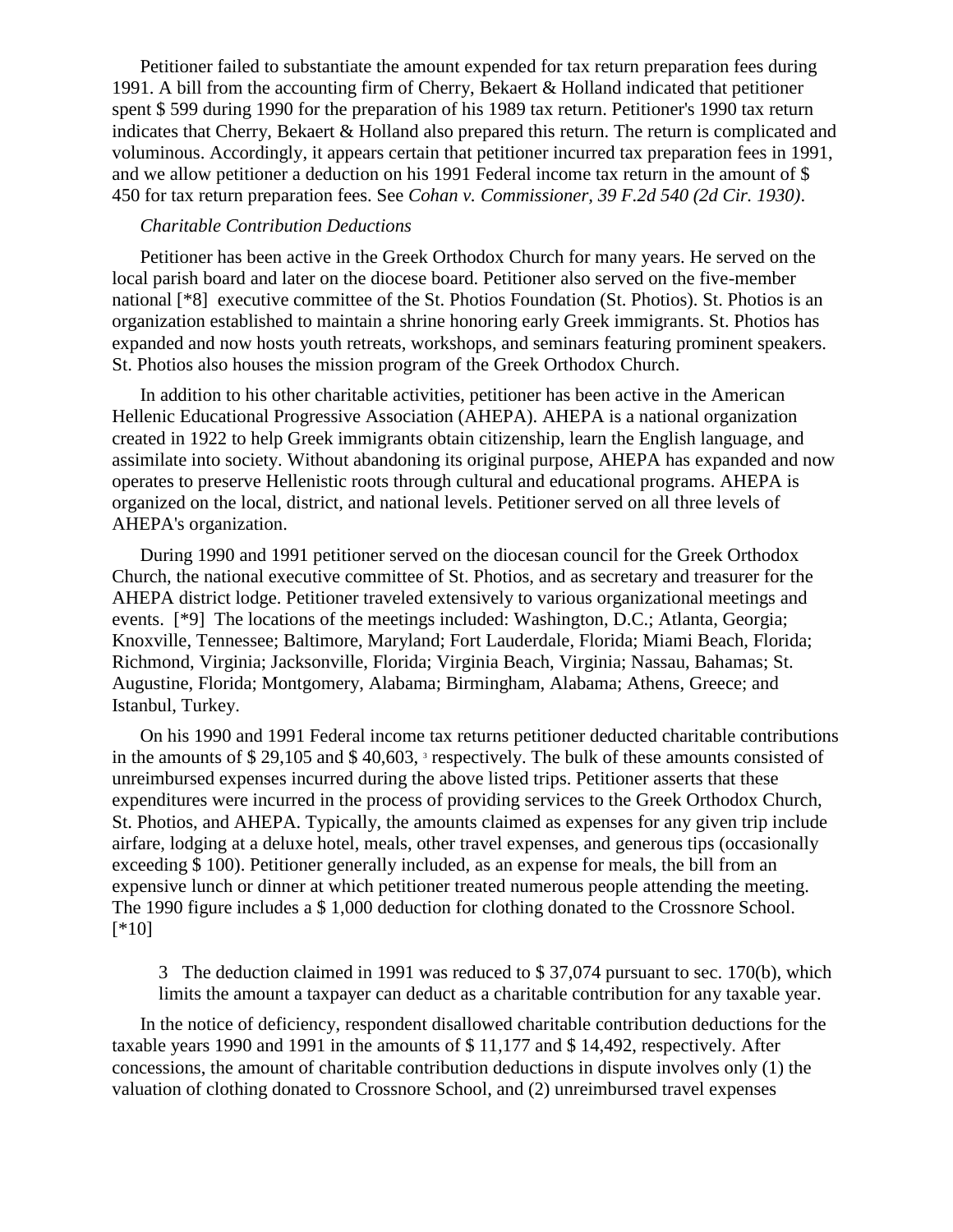claimed by petitioner. Respondent does not dispute the tax exempt status of any of the organizations involved.

#### 1. *Crossnore School Deduction*

Section 170(a) allows a deduction for charitable contributions. If the contribution is made in property other than money, the amount of the contribution is the fair market value of the property. *Sec. 1.170A-1(c)(1), Income Tax Regs.*

On his 1990 Federal income tax return petitioner claimed a charitable contribution deduction in the amount [\*11] of \$ 1,000 for clothing donated to Crossnore School. A handwritten list of the items donated filled the majority of a sheet of looseleaf paper. The items of greatest value on the list include eight three-piece suits, four sport coats, one tuxedo, two overcoats, four pairs of shoes (one new), one leather coat, and two pairs of lizard skin boots. Respondent determined that the fair market value of the property was \$ 353.

Petitioner's testimony focused on the cost of some of the items but, with the exception of the new shoes, no evidence was introduced to show the condition or the fair market value of the property. Accordingly, we conclude petitioner has failed to meet his burden of proving that the fair market value of the donated items was \$ 1,000. On the other hand, we conclude that the value respondent placed on the donated items is low, and therefore, find the value of the items donated to Crossnore School to be \$ 500. See *Cohan v. Commissioner, 39 F.2d at 543-544*.

#### 2. *Unreimbursed Travel Expenses*

As previously noted, section 170(a) allows a deduction for charitable contributions. Section 170(c) requires that a charitable contribution, inter  $[^{*}12]$  alia, be made "to or for the use of" the charitable organization. No deduction is allowed under section 170 for a contribution of services. However, unreimbursed expenditures made incident to the rendition of services to a charitable organization may constitute a deductible contribution. *Sec. 1.170A-1(g), Income Tax Regs.* Allowable deductions include transportation expenses and reasonable expenses for meals and lodging necessarily incurred while away from home. *Id.* The phrase "while away from home" has the same meaning as when used for purposes of section 162. *Id.* Therefore, a taxpayer's unreimbursed expenses for meals incurred while rendering services are only deductible if the nature of the travel requires the taxpayer to sleep or rest ("sleep or rest rule"). See *United States v. Correll, 389 U.S. 299 (1967)*; *Saltzman v. Commissioner, 54 T.C. 722, 725 (1970)*.

A taxpayer making a charitable contribution is required to keep a canceled check, a receipt from the donee organization, or other reliable written record showing the name of the donee, the date of the contribution, and the amount of the contribution. *Sec.* [\*13] *1.170A-13(a)(1), Income Tax Regs.* The reliability of a written record is to be determined based on all the facts and circumstances of a particular case. *Sec. 1.170A-13(a)(2)(i), Income Tax Regs.* Factors indicating that a written record is reliable include the contemporaneous nature of the writing and the regularity of the taxpayer's recordkeeping procedure. *Id.* Travel expenses incurred by a person while rendering services on behalf of a charitable organization are not subject to the strict substantiation requirements of section 274(d). Sec. 274(d); *Francis v. Commissioner, T.C. Memo. 1988-226*.

Respondent disallowed certain deductions claimed by petitioner for unreimbursed travel expenses for the taxable years 1990 and 1991. According to the stipulation of facts, after concessions, the amount of unreimbursed travel expenses at issue for 1990 and 1991 are \$ 5,859.94 and \$ 9,400, respectively. Respondent disallowed these deductions for one or more of the following reasons: (1) Petitioner failed to substantiate the deductions; (2) certain expenses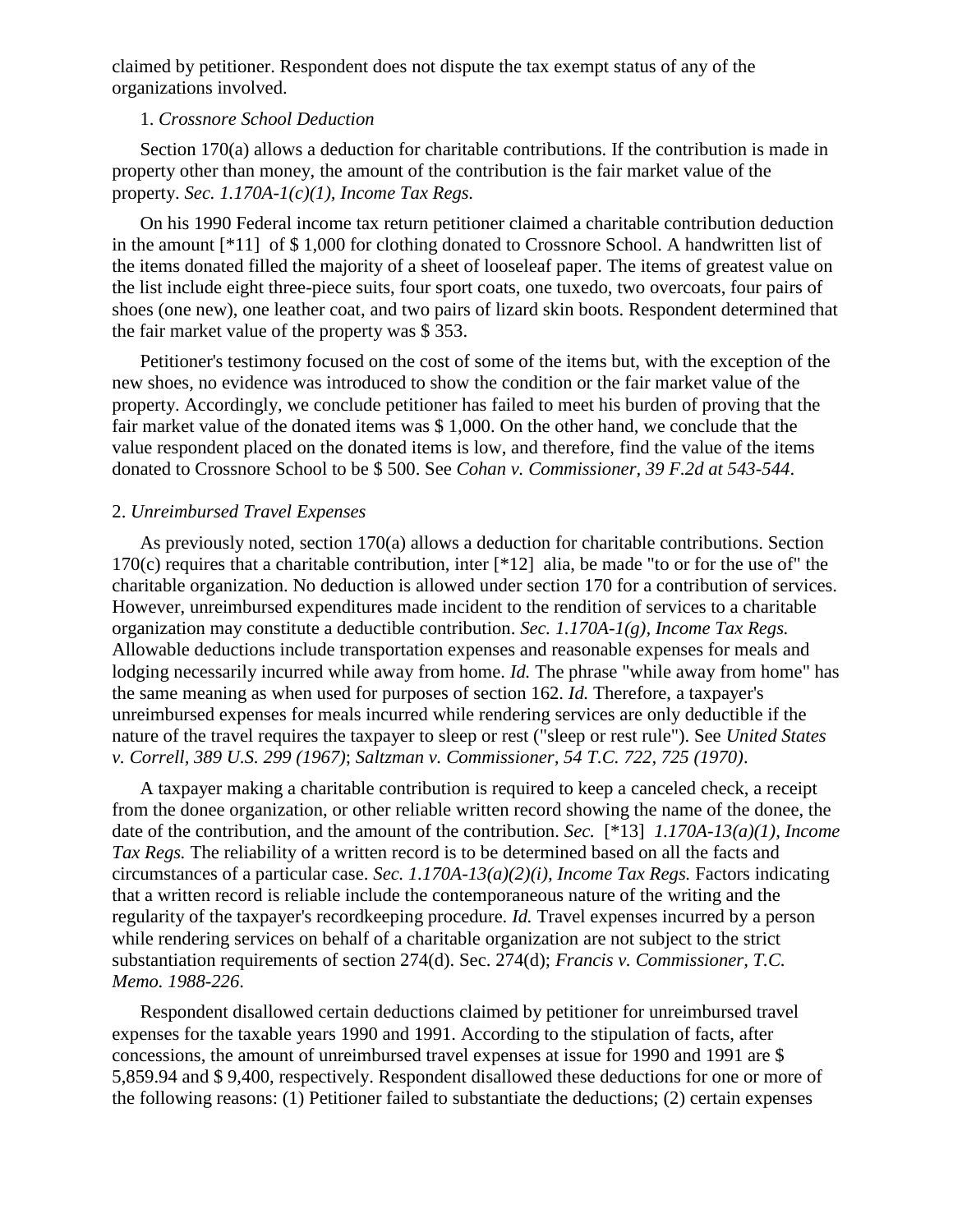were deducted twice; (3) certain meal expenses are not deductible because they were not associated with [\*14] overnight travel; (4) some expenditures were lavish or extravagant; (5) some expenditures were not necessary; and (6) section 170(j) disallows the expenses from certain trips involving personal pleasure, recreation, or vacation. Respondent has phrased many of these arguments generally, without reference to specific deductions. We have considered these arguments with regard to each deduction, but in the interest of brevity have also chosen to speak generally whenever possible.

With respect to his charitable activities, petitioner maintained fairly detailed records of his expenditures. While traveling, petitioner collected receipts from each of his expenditures and placed them in an envelope. If petitioner was unable to obtain a receipt for an expenditure, he made a contemporaneous notation of the expenditure. Upon returning from a trip, petitioner would put the envelope containing the receipts for that trip in a file marked with the name of the charitable organization to which the trip related. This system ensured that the name of the organization, the date (at least to within a few days), and the amount of each expenditure was recorded. Accordingly, we conclude, with the exception [\*15] of items specifically mentioned below, petitioner has substantiated his charitable contribution deductions. In light of this conclusion, and the volume of transactions at issue, we shall only address those contentions about which there appears to be a genuine dispute, and we hold for petitioner with respect to any of the disputed deductions not specifically mentioned herein.

Respondent asserts that petitioner deducted several expenditures twice. Specifically, respondent asserts that an expenditure in the amount of \$ 1,116 paid by petitioner to finance two banquets was allowed as a deduction for a trip to Birmingham, Alabama, on May 29-31, 1991, and also claimed as a cash contribution to the Diocese of Atlanta (see paragraphs 21 and 33 of the stipulation of facts and corresponding exhibits). <sup>4</sup> Based on our review of the relevant stipulation of facts and exhibits, we conclude that the banquet expenses were claimed twice. Accordingly, the \$ 1,215 cash contribution to the Diocese of Atlanta described in paragraph 21 of the stipulation of facts must be reduced by \$ 1,116. Additionally, respondent asserts that several meal deductions relating to a trip to Washington, D.C., on July 7-12, [\*16] 1990, were deducted as meal expenses and also deducted as lodging expenses. A review of paragraph 14 of the stipulation of facts and Exhibit 9 shows that expenses for several meals totaling \$ 67.69 <sup>5</sup> were claimed twice. Accordingly, we find \$ 67.69 of the disputed meal expenses referred to in paragraph 14 of the stipulation of facts should be disallowed.

4 The stipulation of facts sets forth the amount of deductions claimed, allowed, and disallowed with respect to each trip and the date of each trip. This information is voluminous and unnecessary to an understanding of the issues; accordingly, we have not reproduced it. However, in an effort to simplify the parties' task of making computations under Rule 155, we have referenced our discussion of the issues to the stipulation of facts. 5 This amount is the sum of individual meals in the amounts of \$ 11.26, \$ 4.73, \$ 4.73, \$ 36.25, and \$ 10.72.

On the morning of February 21, 1990, petitioner flew to Atlanta, Georgia, for a diocese meeting. Petitioner returned [\*17] to his home in Charlotte, North Carolina, later that evening. Because the trip did not require sleep or rest, petitioner is not entitled to a deduction for meals on this trip. Accordingly, the meal expenses claimed in the amount of \$ 25, listed in paragraph 17 of the stipulation of facts, are not deductible. See *United States v. Correll, supra; Saltzman v. Commissioner, supra at 725*; *sec. 1.170A-1(g), Income Tax Regs.*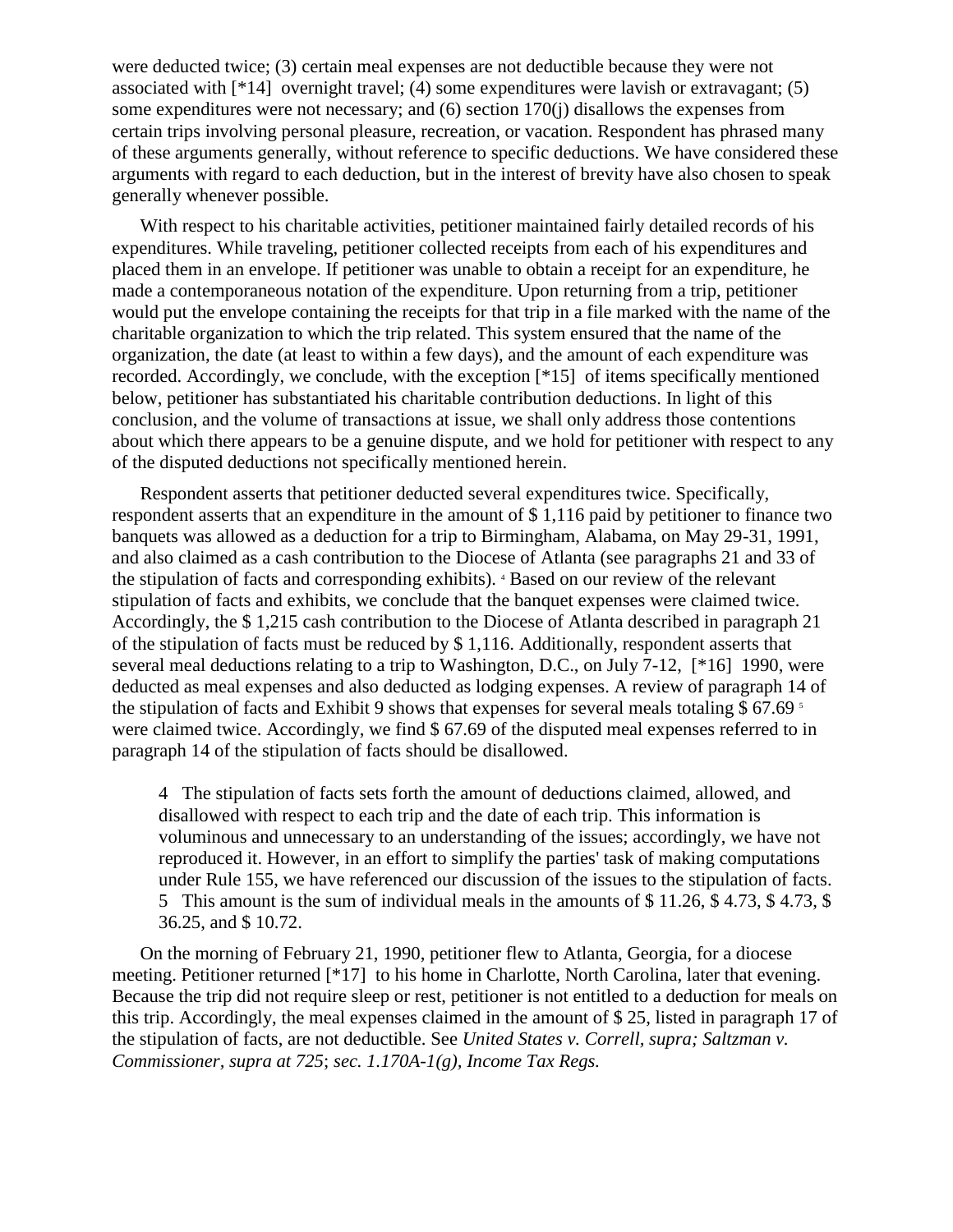Respondent asserts that some expenses were lavish or extravagant and that some expenses were not required to be paid by petitioner. Both assertions raise the question whether the expenses were reasonable and/or necessary. *Section 1.170A-1(g), Income Tax Regs.*, provides, in relevant part:

 Similarly, out-of-pocket transportation expenses necessarily incurred in performing donated services are deductible. Reasonable expenditures for meals and lodging necessarily incurred while away from home in the course of performing donated services also are deductible.

A requirement of reasonableness is inherent in the concept of necessary. *Boser v. Commissioner, 77 T.C. 1124, 1133 (1981)*. [\*18] Thus, expenses for travel, meals, and lodging must be both reasonable and necessary. With these guidelines in mind we turn to petitioner's expenditures for meals, lodging, transportation, and other travel expenses.

Petitioner typically stayed at "deluxe" hotels during his travels. For instance, on a trip to Baltimore, Maryland (paragraph 9 of the stipulation of facts), petitioner stayed at the Peabody Court at a rate of \$ 180 per night. Similarly, on an 11-day AHEPA trip to Fort Lauderdale and Miami Beach, Florida (paragraph 10 of the stipulation of facts), petitioner stayed at the Sheraton Bonaventure Resort and Spa and the Doral Ocean Beach Resort, respectively, incurring lodging charges of \$ 1,602.69. Respondent does not dispute the need for lodging on these or similar trips, but rather the reasonableness of the expenditures. While few would characterize petitioner's choices of accommodations as frugal, they were generally convenient. Petitioner often stayed at the hotel hosting the meeting he was attending. When petitioner could not obtain a room at the hotel hosting the meeting he would stay at a similarly priced hotel in the vicinity. This practice saved petitioner additional [\*19] travel costs. In addition, petitioner held relatively prestigious positions in large charitable organizations, such that staying in quality lodgings may have been acceptable practice. Bearing in mind that reasonableness is a relative term, we conclude that petitioner's expenditures for lodging were reasonable.

Respondent also contends that expenses incurred for the rental of a suite during a trip to Washington, D.C. (paragraph 14 of the stipulation of facts), in excess of the ordinary room charge should be disallowed because this expenditure was unreasonable. We hold that the rental of a suite was reasonable on this occasion because the travel at issue involved a week long stay and petitioner used the suite as a meeting place at which petitioner and officials of the Greek Orthodox Church could discuss their affairs.

We reach a different conclusion with respect to certain expenditures made by petitioner for tips <sup>6</sup> during 1990. Petitioner apparently had a habit of generously tipping hotel employees, such as valets, bellboys, and maids. On separate 3-day trips to Washington, D.C. (paragraph 8 of the stipulation of facts), and Baltimore, Maryland (paragraph 9 of the stipulation of [\*20] facts), petitioner claimed a deduction of \$ 100 per trip for such expenses. On an 11-day trip to Fort Lauderdale and Miami Beach, Florida (paragraph 10 of the stipulation of facts), petitioner claimed deductions in the respective amounts of \$ 260 and \$ 80.99 for such expenses. Similarly, on a 4-day trip to Richmond, Virginia (paragraph 11 of the stipulation of facts), petitioner claimed a deduction in the amount of \$ 200 for such expense. We are cognizant of the fact that the defining characteristics of a reasonable tip vary with the nature and quality of the services provided. However, we regard the reasonableness of a tip as within the ambit of "experience with the mainsprings of human conduct". See *Commissioner v. Duberstein, 363 U.S. 278, 289 (1960)*.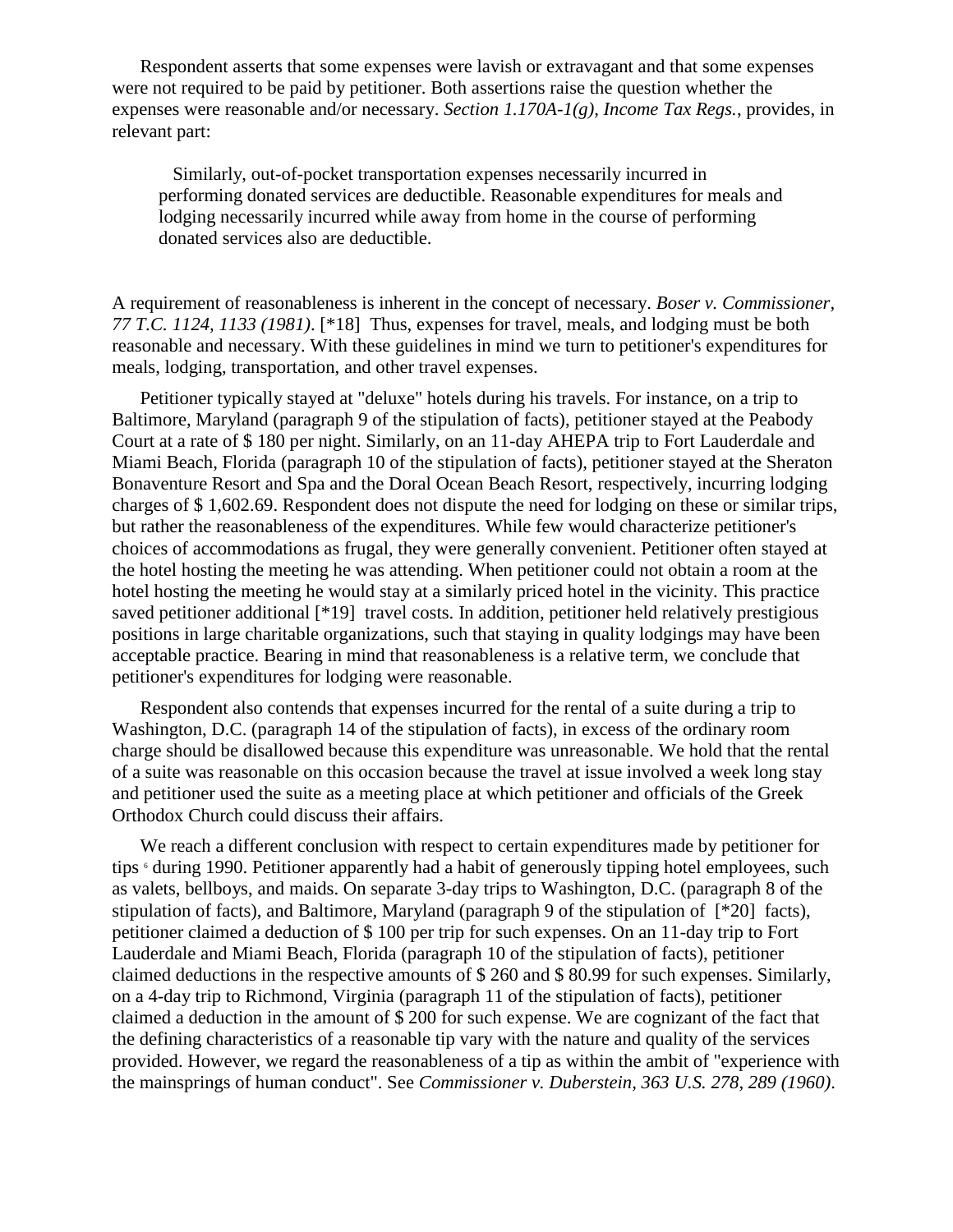We conclude that the amount petitioner deducted as tips was in excess of a reasonable amount, and, accordingly, allow \$ 15 per day for such expenses on each of these four trips.

6 On the four trips mentioned below petitioner listed the expenses for tips as "misc." in the stipulation of facts.

[\*21] We next consider whether any of the expenses claimed by petitioner constitute nondeductible personal or living expenses pursuant to section 262. Petitioner claimed \$ 161.60 as a deduction for expenses incurred for gratuities and taxes relating to the purchase of a 4-day spa plan while on the 11-day Fort Lauderdale/Miami Beach, Florida, trip (paragraph 10 of the stipulation of facts). The actual cost of the spa plan was not deducted. This expenditure was personal and unrelated to petitioner's performance of charitable services.

On a trip to Atlanta, Georgia (paragraph 15 of the stipulation of facts), petitioner deducted expenditures for gasoline. Petitioner's receipts show that he filled the gas tank before he left his home in Charlotte, North Carolina, and again when he returned. The second tank of gas was used for petitioner's personal affairs at home in Charlotte rather than the trip to Atlanta. Accordingly, we sustain respondent's disallowance of \$ 15 of the amount claimed for gasoline on this trip.

Petitioner claimed a deduction of \$ 100 for repairs to his car incurred on a trip to Richmond, Virginia (paragraph 11 of the stipulation of facts). Petitioner used his car for charitable, [\*22] business, and personal purposes. In order to deduct such an expense petitioner must show that the repair was necessitated by petitioner's charitable travel as opposed to his personal or business travel. *Orr v. United States, 343 F.2d 553, 558 (5th Cir. 1965)*. Petitioner has failed to meet his burden of proof on this matter, and, therefore, the \$ 100 repair expense is not deductible. See *Smith v. Commissioner, 60 T.C. 988, 995 (1973)*.

Respondent contends that petitioner's expenditures for the following items were not necessary: (1) Expenditures made for the meals of others; (2) the rental of a limousine in Nassau, Bahamas, to transport petitioner and other officials of AHEPA to and from the airport; and (3) registration fees of others paid by petitioner at an AHEPA conference in Virginia Beach, Virginia. These three items involve the payment by petitioner of expenses attributable to other individuals.

Petitioner argues that his payment for the expenses of others are deductible on two grounds. First, petitioner argues that these expenses are deductible pursuant to section 170(a) because they were made "to or for the use [\*23] of" a charitable organization. Second, petitioner contends that the payments are deductible as unreimbursed expenditures incurred incident to his rendition of charitable services.

The phrase "or for the use of" was added after the word "to" in section 170(c) by Congress to allow a deduction for gifts made in trust for a charitable organization or under a similar legal arrangement. *Davis v. United States, 495 U.S. 472, 485 (1990)*. None of petitioner's expenditures were made in trust for a charitable organization or under a similar arrangement. Thus, for petitioner to prevail on his first argument, the expenditures must have been made "to" a charitable organization. In order for a payment to be considered as made "to" a charity, the charity must have control over the funds donated. *Davenport v. Commissioner, T.C. Memo. 1975-369*. However, a donor's assertion that the charity would have spent the funds in the same manner does not vest the charity with control; the charity must have the ability to choose how the funds are spent. *Id.* In this regard, "Charity begins where certainty in beneficiaries ends". *Thomason v. Commissioner, 2 T.C. 441, 443 (1943)*. [\*24]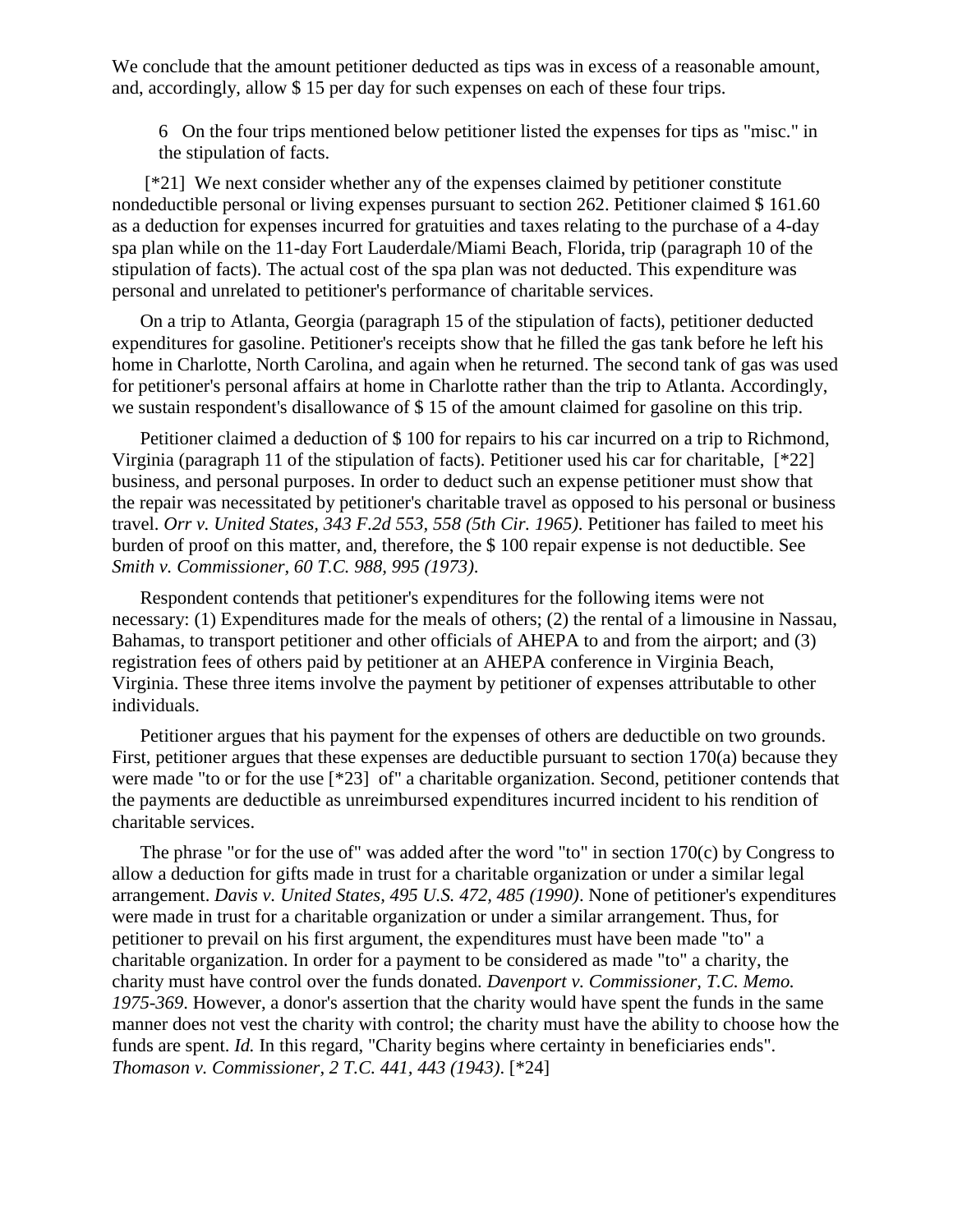Petitioner, rather than the charitable organizations, controlled the disposition of the funds expended for the meals of others, the limousine, and the AHEPA conference registration fees. Further, none of these expenditures were made at the request of any of the charitable organizations. Therefore, the expenditures made by petitioner for other individuals do not constitute payments "to" a charitable organization.

As noted above, *section 1.170A-1(g), Income Tax Regs.*, allows a taxpayer a deduction for unreimbursed expenses incurred incident to the rendition of charitable services. In *Davis v. United States, supra*, the Supreme Court held that the taxpayers were not entitled to deduct amounts paid to their sons to finance the expenses of their sons' Mormon missions. In rejecting the taxpayers' claim that the expenses were deductible as unreimbursed expenses the Supreme Court noted that the taxpayers did not render the services, their sons did. *Id. at 487*. Petitioner's situation is slightly different, in that he did independently render charitable services. Nonetheless, we conclude the expenses paid on behalf of others are [\*25] more accurately characterized as nondeductible gifts made to specific individuals rather than expenses incurred by petitioner incident to his rendering of charitable services.

Petitioner cites *Rockefeller v. Commissioner, 676 F.2d 35 (2d Cir. 1982)*, affg. *76 T.C. 178 (1981)*, *Smith v. Commissioner, 60 T.C. 988 (1973)*, and *McCollum v. Commissioner, T.C. Memo. 1978-435*, for the proposition that a taxpayer may deduct payments made for the expenses of others pursuant to *section 1.170A-1(g), Income Tax Regs. McCollum* and *Smith* involved situations where parents and their children incurred expenses while both rendered charitable services. This Court held that the parents could deduct their own unreimbursed expenses and their childrens' unreimbursed expenses. Both cases were distinguished by the Supreme Court in *Davis v. United States, supra*, on the ground that the parents were being assisted by their children in rendering the services. *Id. at 488*. That is clearly not the situation here.

*Rockefeller v. Commissioner, supra*, [\*26] involved the question whether certain incidental charitable expenses were deductible under section  $170(b)(1)(C)$  and  $(g)$  in effect during the years 1969, 1970, and 1971. These provisions are not involved in this case, and the holding and reasoning in *Rockefeller* is inapposite. We conclude, therefore, that petitioner is not entitled to deduct expenditures made for meals, a limousine, and registration fees attributable to other individuals, but we are left with the task of discerning the portion of those expenses that related to other individuals.

Petitioner deducted \$ 300 on a trip to Virginia Beach, Virginia, as registration fees (paragraph 24 of the stipulation of facts), \$ 175 of which related to registration fees of others paid by petitioner. Accordingly, we hold petitioner is not entitled to deduct \$ 175 of these expenses.

Petitioner claimed \$ 640 as a deduction for a limousine on the Nassau, Bahamas, trip (paragraph 26 of the stipulation of facts). Petitioner rented the limousine to transport himself and three other executives of AHEPA to and from the airport. Three-fourths of this expenditure is attributable to other individuals and is not deductible. However, respondent [\*27] also asserts that the rental of a limousine was not a reasonable expense. Petitioner cites *Denison v. Commissioner, T.C. Memo. 1977-430*, for the proposition that the rental of a chauffeur driven car may constitute a deductible expense. *Denison* was decided under section 162. We agree that in certain circumstances the rental of a limousine may constitute a deductible expense under section 162, and we do not foreclose the possibility under section 170. However, in *Denison*, the taxpayers established that the expense benefited their business by impressing wealthy European clients. Petitioner has not shown that the rental of the limousine in Nassau benefited AHEPA,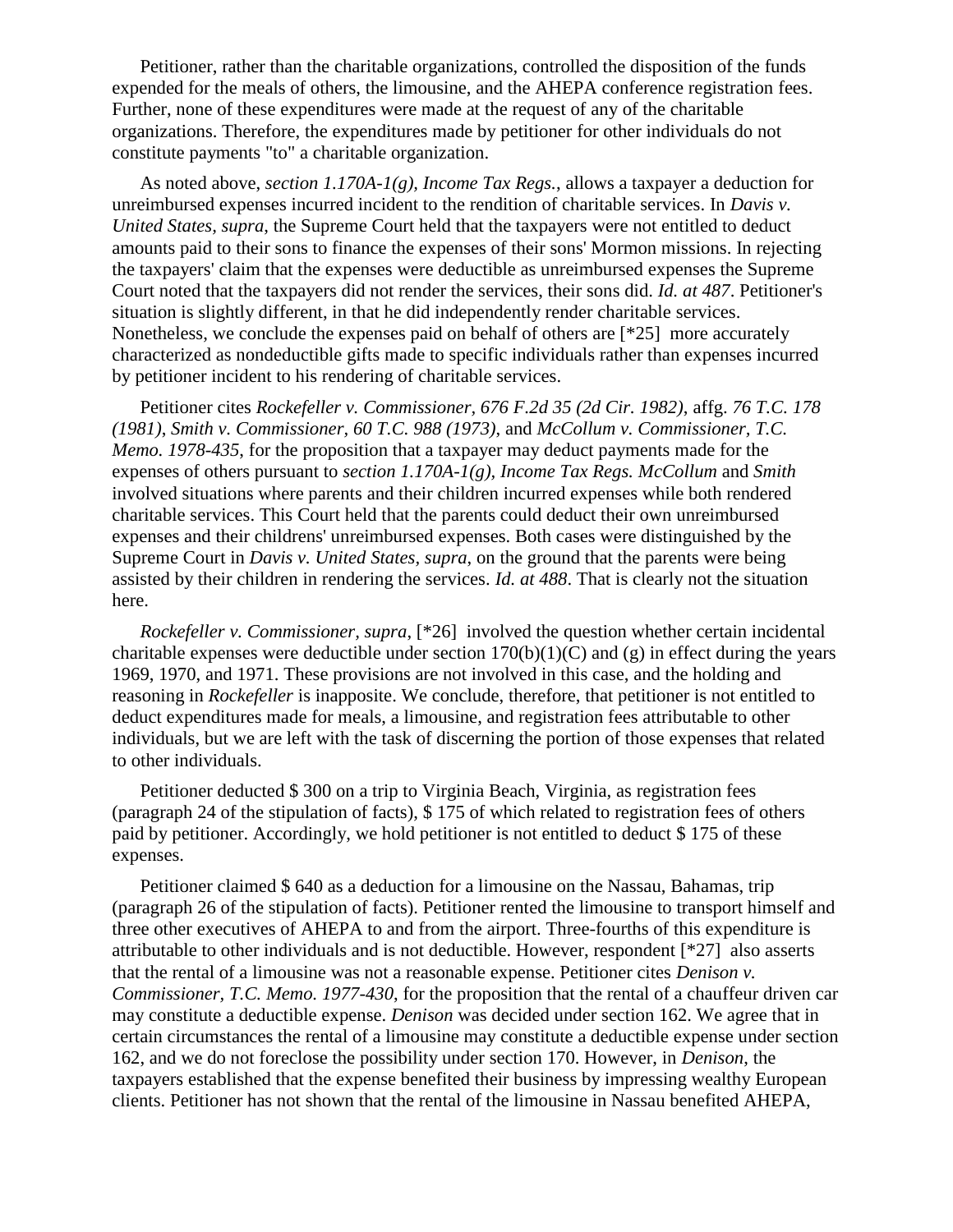and, indeed, the expense has decidedly personal overtones. See *Seed v. Commissioner, 57 T.C. 265, 276 (1971)*. Accordingly, we hold the rental of a limousine as transportation to and from an airport is not a reasonable expense in the rendition of charitable services. Despite this conclusion, petitioner is entitled to some deduction for transportation to and from the airport. We will allow \$ 40 of the claimed \$ 640 as a deduction for his transportation to and [\*28] from the airport in Nassau. *Cohan v. Commissioner, 39 F.2d at 543-544*.

The task of discerning petitioner's portion of each meal expenditure is more troublesome because petitioner's testimony regarding the number of people present at each meal is incomplete. Further, simply knowing the number of people present at a dinner does not necessarily provide a sufficient basis for allocating the bill among them. Respondent allowed petitioner a deduction for meal expenses equal to the standard allowance for each trip. Based on our review of the record, we conclude that petitioner purchased meals for others on the following trips:

|                      |                   | <b>Stipulation of Facts</b> |
|----------------------|-------------------|-----------------------------|
| Location             | Date              | Paragraph                   |
| Washington, D.C.     | Apr. 21-23, 1990  | 8                           |
| <b>Baltimore, MD</b> | May 18-19, 1990   | 9                           |
| Richmond, VA         | Sept. 14-17, 1990 | 11                          |
| Washington, D.C.     | July 7-12, 1990   | 14                          |
| Knoxville, TN        | Nov. 23-26, 1990  | 18                          |
| Washington, D.C.     | May 10-13, 1991   | 23                          |
| Virginia Beach, VA   | June 13-15, 1991  | 24                          |
| Nassau, Bahamas      | Aug. 11-16, 1991  | 26                          |
| Washington, D.C.     | Sept. 27-29, 1991 | 27                          |
| Birmingham, AL       | May 29-31, 1991   | 33                          |

In light of the evidentiary problems associated with the allocation of meal expenses we adopt the standard allowance [\*29] as a reasonable approximation of petitioner's expenditures for his own meals on the above listed trips. Accordingly, on trips on which petitioner purchased meals for others, petitioner will be allowed a deduction for meals (and banquet expenses) equal to the amount allowed by respondent in the stipulation of facts. <sup>7</sup> On all other trips, for which we conclude petitioner is entitled to a deduction for travel expenses, petitioner is entitled to deduct the amount claimed for meals as set forth in the stipulation of facts.

7 In making their Rule 155 computations, the parties should note: (1) We disallowed \$ 67.69 of meal expenses relating to the Washington, D.C., trip on July 7-12, 1990 (par. 14 of the stipulation of facts) for duplication; (2) "meals" includes the board dinner listed in par. 18 of the stipulation of facts; and (3) respondent conceded a deduction of \$ 1,116 for two "banquets" relating to the Birmingham, AL, trip on May 29-31, 1991 (par. 33 of the stipulation of facts). Accordingly, as applied to the Birmingham trip, the disallowance relates only to the item listed as "meals".

[\*30] Respondent contends that the expenses of certain entire trips are not deductible because they involved elements of personal pleasure, recreation, or vacation. Respondent particularly takes issue with petitioner's trips to Virginia Beach, Virginia; Nassau, Bahamas; Fort Lauderdale, Florida; Athens, Greece; and Istanbul, Turkey. Respondent notes: (1) A letter describing the activities planned for the Virginia Beach AHEPA conference compared the trip to a "mini-vacation"; (2) petitioner received a facial and massage while in Nassau; and (3)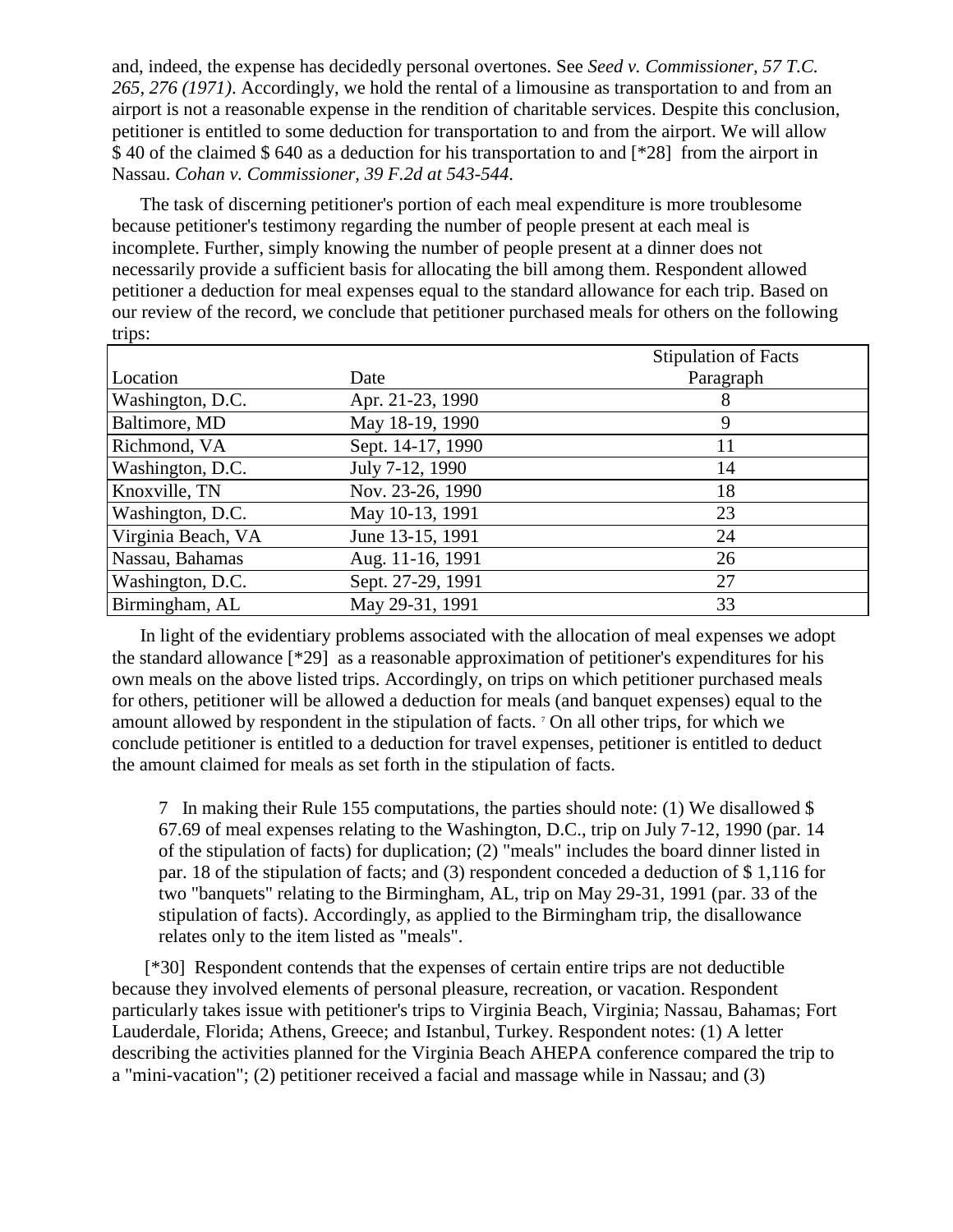petitioner enjoyed the use of a spa while in Fort Lauderdale. The trips to Athens and Istanbul require more explanation.

Petitioner traveled to Athens on August 28, 1991 (first trip); Athens and Istanbul on October 4, 1991 (second trip); and Istanbul on October 29, 1991 (third trip). Petitioner recounts the reasons for these three trips (paragraph 34 of the stipulation of facts) as follows. Centuries ago the Roman Catholic Church and the Greek Orthodox Church split. Control of the Greek Orthodox Church has since rested in Istanbul (formerly Constantinople). The Patriarch of the Greek Orthodox Church is the equivalent of the Pope to the Roman Catholic [\*31] Church. Prior to the first trip the Patriarch fell terminally ill. It became apparent that a successor would have to be named. The Archbishop of North and South America had the potential to ascend to the position. Turkish citizenship is a prerequisite for becoming a Patriarch. Unfortunately, the Archbishop's Turkish citizenship had been revoked. Petitioner embarked on the first trip, a 7-day stay in Athens, to petition the Turkish government to reinstate the Archbishop's citizenship. The trip was unsuccessful. As expected, the Patriarch passed away shortly after the first trip. Petitioner took the second trip to attend the funeral of the Patriarch. Finally, petitioner embarked on the third trip, as the official representative of his diocese, to witness the installation of the new Patriarch.

Respondent disallowed all the expenses of the first trip and disallowed expenses for gifts, meals, and lodging on the second trip. On the third trip, respondent disallowed only meal expenses.

Section 170(j) prohibits a deduction for, inter alia, unreimbursed traveling expenses incurred incident to the rendition of charitable services, "unless there is no significant element of personal pleasure, [\*32] recreation, or vacation in such travel." The meaning of a "significant element of personal pleasure, recreation, or vacation" is far from self-evident. <sup>8</sup> An inquiry into the legislative history of this provision provides some insight. The House report states:

 In determining whether travel away from home involves a significant element of personal pleasure, recreation, or vacation, the fact that a taxpayer enjoys providing services to the charitable organization will not lead to denial of the deduction. For example, a troop leader for a tax-exempt youth group who takes children belonging to the group on a camping trip may qualify for a charitable deduction with respect to his or her own travel expenses if he or she is on duty in a genuine and substantial sense throughout the trip, even if he or she enjoys the trip or enjoys supervising children. By contrast, a taxpayer who only has nominal duties relating to the performance of services for the charity, or who for significant portions of the trip is not required to render services, is not allowed any deduction for travel costs. [H. Rept. 99-426, 129 (1985).]

The example makes clear that the relevant inquiry is the extent and [\*33] duration of the charitable services provided by the taxpayer, and not some quantum measure of pleasure derived by the taxpayer. With this in mind we turn to the facts of this case.

8 There is some case law interpreting this phrase in the context of sec. 213(d)(2)(B). See, e.g., *Commissioner v. Bilder, 369 U.S. 499 (1962)*.

With regard to petitioner's domestic travel and travel to Nassau, Bahamas, a review of the evidence reveals that petitioner did not enjoy a "significant element of personal pleasure,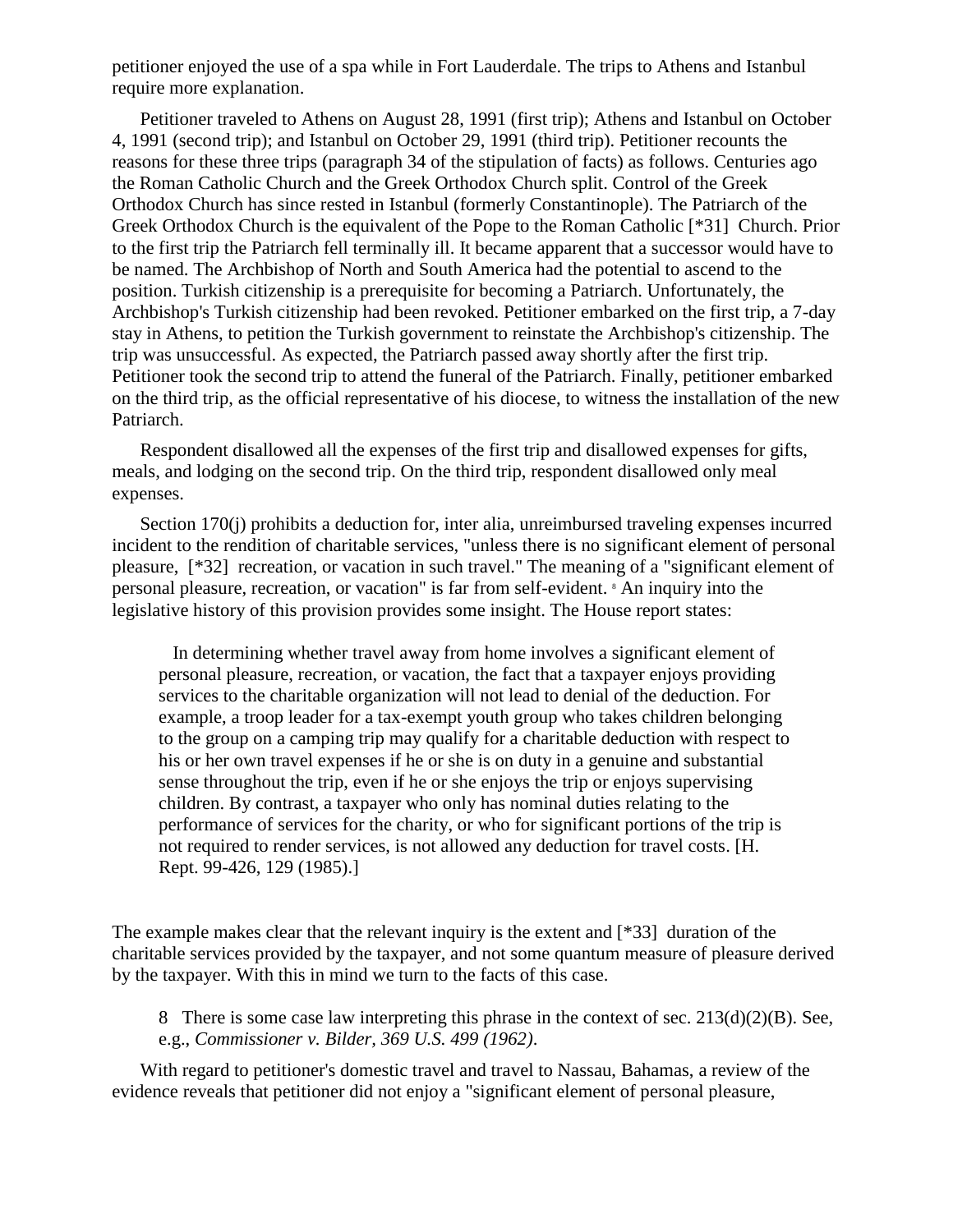recreation, or vacation" within the meaning of the statute. The exhibits often contain itineraries detailing the activities scheduled at a particular conference. These itineraries corroborate petitioner's testimony and, together, establish that petitioner routinely spent a full day attending meetings or otherwise providing services while attending conferences. The Virginia Beach, Virginia, trip provides a good example. A letter describing the activities scheduled during this AHEPA conference [\*34] indicated that golf and tennis tournaments were scheduled. However, petitioner served on the national executive committee. The letter shows that committee meetings lasted all day, precluding participation in the recreational activities. Accordingly, we conclude that section 170(j) does not prohibit petitioner from deducting expenses related to his domestic travel or his travel to Nassau, Bahamas.

We reach a different conclusion with regard to petitioner's travel to Athens and Istanbul. Petitioner has provided no evidence to establish the specific activities he undertook on either the first or third trip. Regarding the third trip petitioner asserts that he was an official representative of the church, however, this in and of itself is not enough to satisfy section 170(j). Therefore, we are unable to conclude that elements of personal pleasure, recreation, or vacation did not constitute a significant element of the first and third trips. Petitioner provided an itinerary for the second trip showing the activities he undertook while attending the funeral of the Patriarch. However, petitioner has failed to establish that he provided any charitable services while on this sojourn. We conclude [\*35] that petitioner attended the funeral as an observer. In sum, we find that section 170(j) prohibits a deduction for the traveling expenses incurred on petitioner's three trips to Athens and Istanbul. Compare *Seed v. Commissioner, 57 T.C. 265 (1971)*.

While the gifts petitioner made to the Greek Orthodox Church on the second trip could be viewed as traveling expenses, they may also be viewed as independent charitable contributions. Thus, these expenses must be analyzed separately. Petitioner claimed a deduction for gifts on the second trip in the amount of \$873. A review of the exhibits reveals that petitioner has only substantiated \$ 37.30 of this amount. The evidence consists of two receipts, one for silver polish in the amount of \$ 15.30 and one for tequila in the amount of \$ 22. Petitioner failed to explain, and we fail to see, the usefulness of a bottle of tequila to the Greek Orthodox Church. We conclude that the tequila was, more likely than not, purchased for personal consumption or as a nondeductible gift to a specific individual. Accordingly, petitioner is entitled to a deduction in the amount of \$ 15.30 for gifts made on the second trip.

#### [\*36] *Accuracy-Related Penalties*

Section 6662(a) imposes a penalty equal to 20 percent of any portion of the underpayment attributable to, inter alia, negligence or disregard of rules or regulations. Sec. 6662(b)(1). Negligence is defined as the lack of due care or failure to do what a reasonable and ordinarily prudent person would do under the circumstances. *Neely v. Commissioner, 85 T.C. 934, 947 (1985)*. Negligence includes any failure to make a reasonable attempt to comply with the law. Sec. 6662(c). Failure to maintain adequate records constitutes negligence. *Schroeder v. Commissioner, 40 T.C. 30, 34 (1963)*; *Johnson v. Commissioner, T.C. Memo 1991-346*, affd. without published opinion *8 F.3d 811 (3d Cir. 1993)*. Similarly, adopting a position that lacks a reasonable basis constitutes negligence. *Sec. 1.6662-3(b)(1), Income Tax Regs.* Disregard of the rules or regulations includes any careless, reckless, or intentional disregard. Sec. 6662(c). Disregard of the rules or regulations is careless if the taxpayer does not exercise reasonable diligence to determine the [\*37] correctness of a return position that is contrary to a rule or regulation. *Sec. 1.6662-3(b)(2), Income Tax Regs.*

No penalty may be imposed under section  $6662(a)$  for any portion of an underpayment with respect to which the taxpayer acted with reasonable cause or in good faith. *Sec. 1.6664-4(a),*